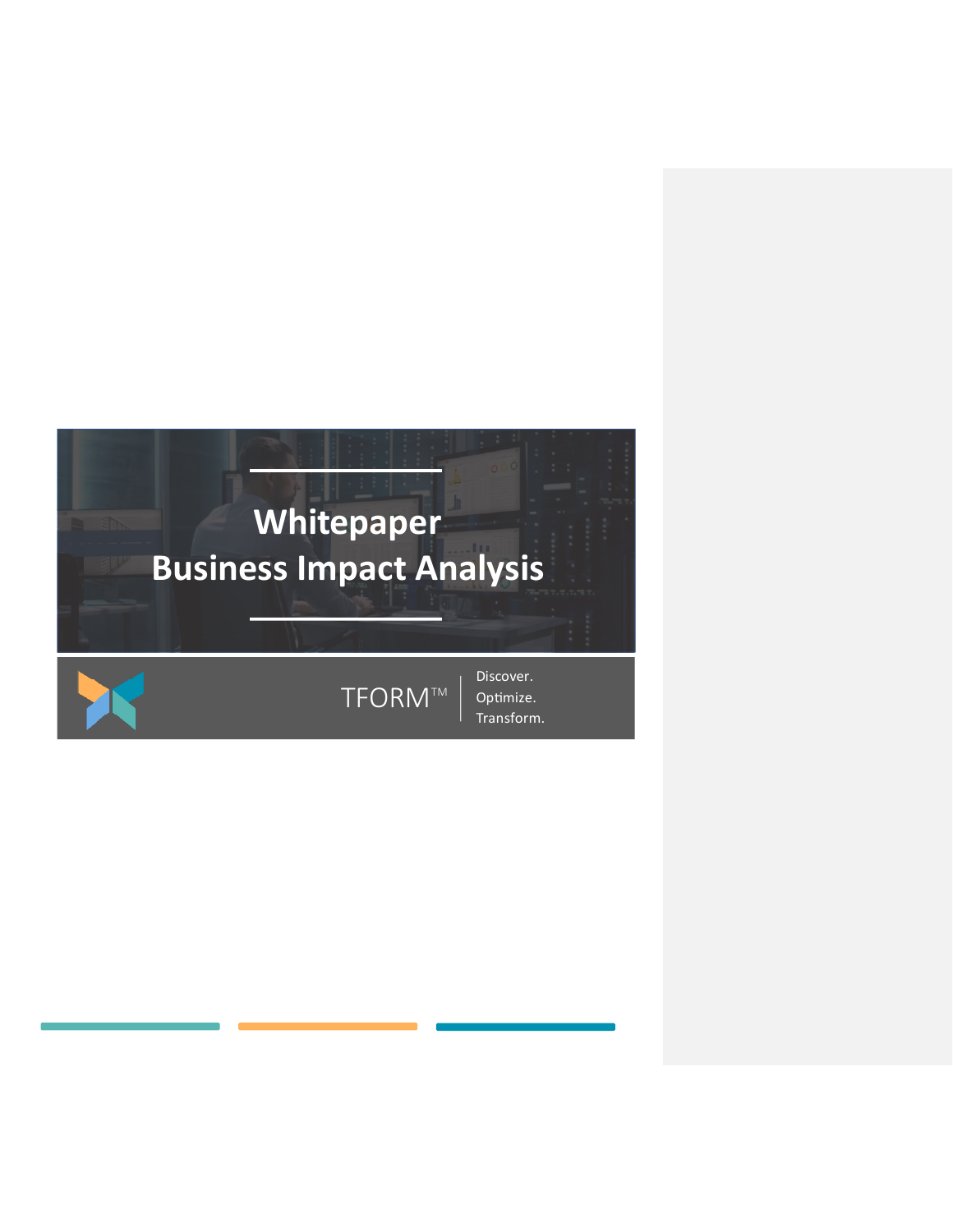

Today, organizations are increasingly subject to disruptive events and threats, which can adversely affect normal business operations. The technical elements of an enterprise can be disrupted by natural disasters, accidental, planned events or malicious incidents that happen to the organization and can impact the ability to conduct routine activities that support the mission of the enterprise. A well planned and current business impact analysis is necessary to identify the critical systems and processes within the enterprise. By identifying the systems and their relationship to other systems and associated business processes, technology leaders can formulate a business continuity management capability and ensure business resilience. It is meant to discover those critical functions and resources which are vital to business operations in a sample of small and medium-sized enterprises A business impact analysis (BIA) is the method of determining the criticality of business systems and activities and their assembled components to ensure operational resilience and continuity of operations during and after a business disruption.

The BIA uses consistent and objective measurements to quantify the impacts of disruptions on service delivery, risks to service delivery, and recovery time objectives (RTOs) and recovery point objectives (RPOs). These recovery requirements are then used to develop strategies, solutions and plans. (Gartner, [https://www.gartner.com/en/information-technology/glossary/bia-business](https://www.gartner.com/en/information-technology/glossary/bia-business-impact-analysis)[impact-analysis#\)](https://www.gartner.com/en/information-technology/glossary/bia-business-impact-analysis)

Business impact can be measured by its influence on several outcomes which include impact to:

- Finances
- Reputation
- Productivity
- Regulatory Compliance

A business impact assessment is generally approached in a few fundamental phases that follow this prescriptive methodology:

- Gathering information
- Evaluating the collected information
- Preparing a report to document the findings
- Presenting the results to senior management.

It is important that an enterprise conduct the assessment in an objective way, often utilizing third-party advisors to collect objective data and evaluate the data against a defined set of criteria that are not influenced by internal practices or unrecognized bias.

In order to fully understand the impact of disruption to a defined system and the reliant business processes, business leaders need to understand the relationship between the system components and the upstream and downstream effects of those systems to fully define the potential impact of the disruption. Often, over time systems evolve to meet

**A Business Impact Analysis** is the method of determining the criticality of business systems and activities and their assembled components to ensure:

- Operational resilience
- Continuity of business operations